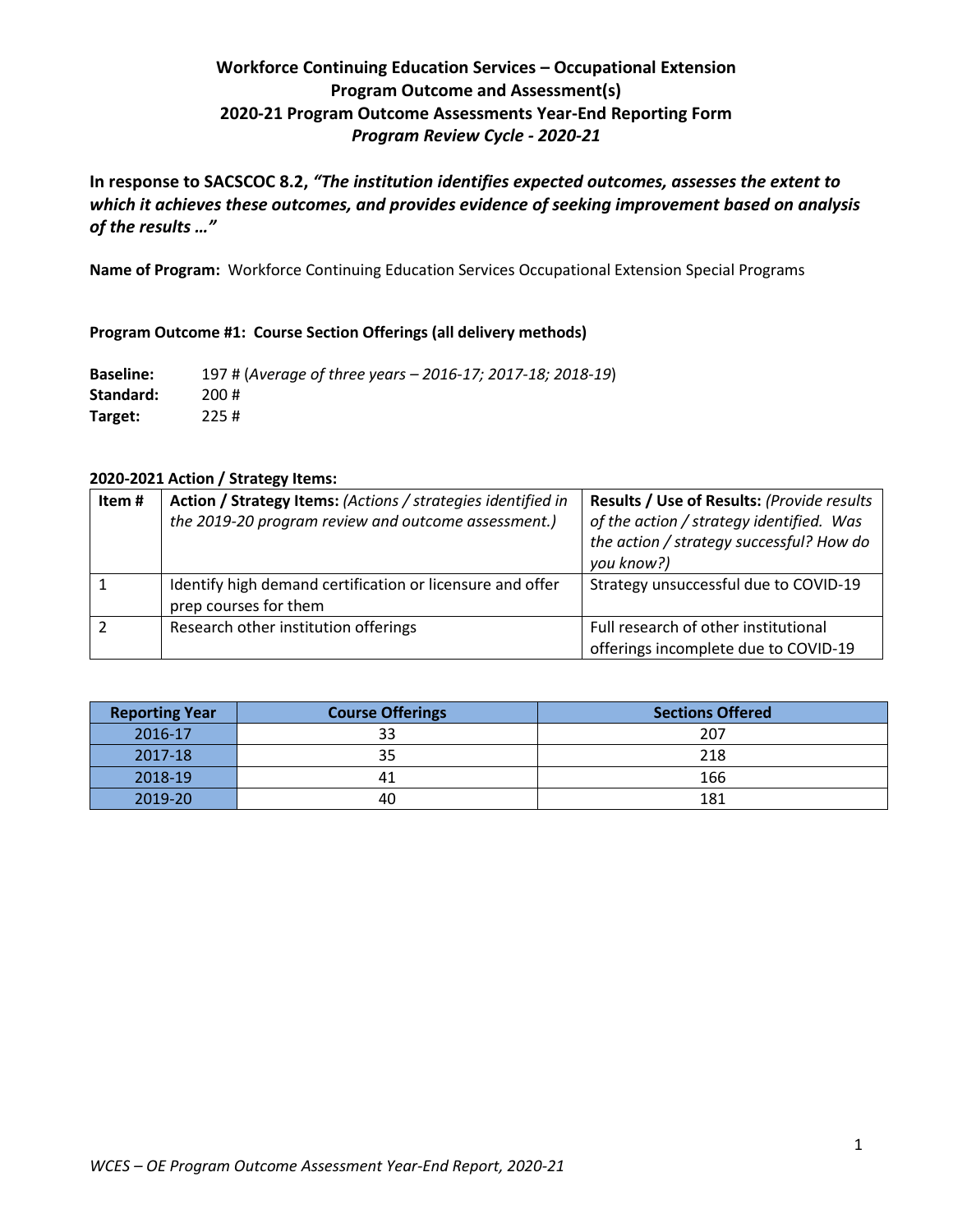

**Provide narrative for analysis of course section offerings** *(Based on the data, provide a narrative of your analysis of course section offerings. Are courses being offered based on the number and delivery type of sections needed for enrollment?)*

Courses that were normally offered were not due to COVID-19. Some courses were offered virtually. Courses are being offered based on the number and delivery type of sections needed for enrollment.

**Provide narrative for analysis of course section offerings standard/target** *(As a result of the data analysis,*  indicate changes to the standard or target. Did you meet your standard/target? If so, do you intend to try to *increase the number or type of course section offerings?)*

We did not meet the standard/target due to COVID-19. We will keep the intended target of 225 course section offerings.

## **2021-2022 Action / Strategy Items:**

| <b>Item</b> | Action / Strategy Items (Identify action<br>items as a result of your program<br>outcome assessment.) | <b>Target Date (Identify</b><br>your projected target<br>date for completion<br>of action items.) | <b>Assessment of Action Items (How will</b><br>you assess the results of action items?) |
|-------------|-------------------------------------------------------------------------------------------------------|---------------------------------------------------------------------------------------------------|-----------------------------------------------------------------------------------------|
|             | Continue identifying high demand<br>certification or licensure and offer prep<br>courses for them     | Spring 2022                                                                                       | Connect with NCWorks/WIOA and<br>request list of high demand jobs in the<br>area        |
|             | Continue researching other institution<br>offerings                                                   | Spring 2022                                                                                       | Track the institution that have been<br>contacted                                       |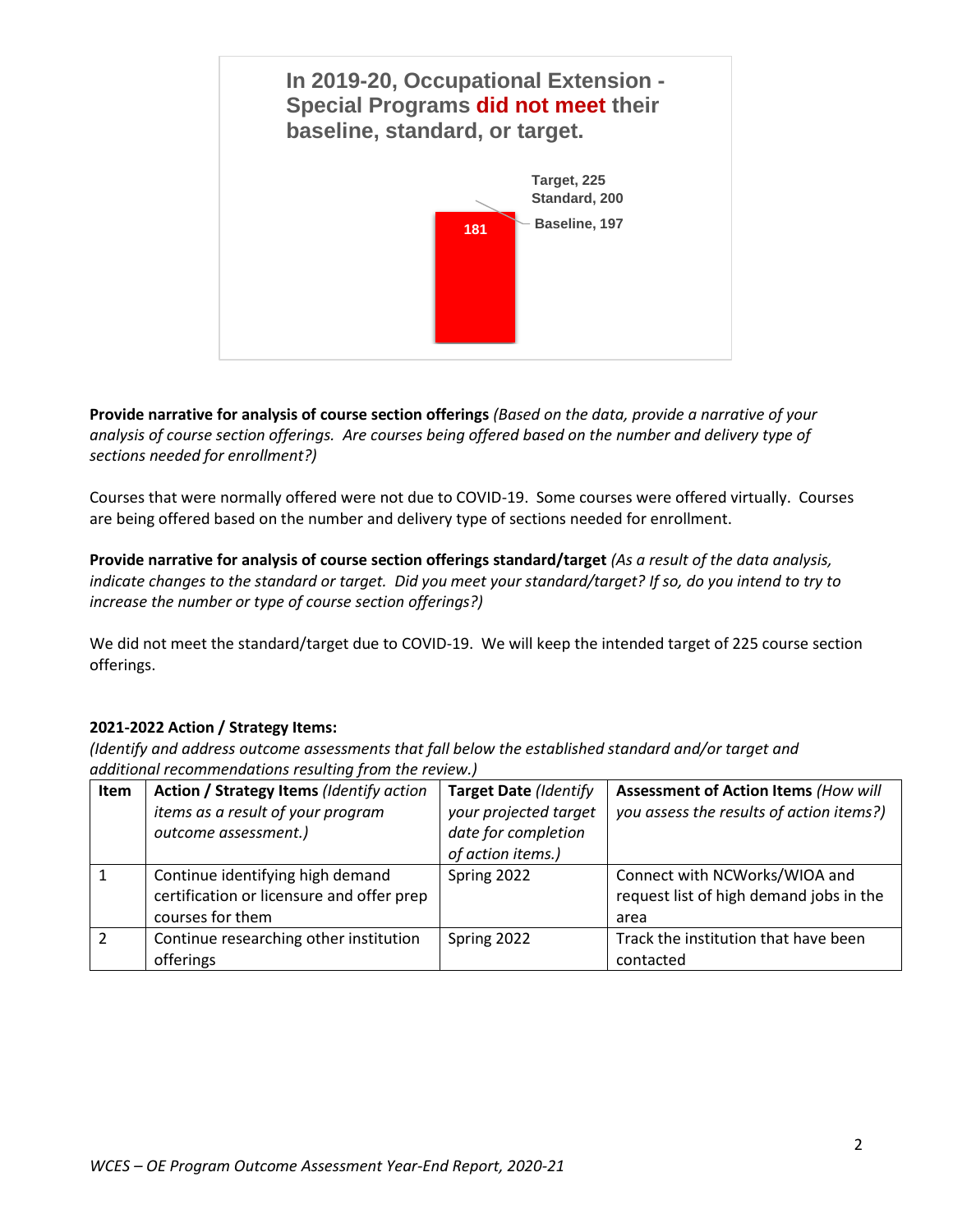| <b>Baseline:</b> | 82 % (Average of three years - 2016-17; 2017-18; 2018-19) |
|------------------|-----------------------------------------------------------|
| Standard:        | 85 %                                                      |
| Target:          | 90 %                                                      |

#### **2020-2021 Action / Strategy Items:**

| Item # | Action / Strategy Items: (Actions / strategies identified in | Results / Use of Results: (Provide results                                                         |
|--------|--------------------------------------------------------------|----------------------------------------------------------------------------------------------------|
|        | the 2019-20 program review and outcome assessment.)          | of the action / strategy identified. Was<br>the action / strategy successful? How do<br>you know?) |
|        | Tracking for student certification pass rate                 | Incomplete due to COVID-19                                                                         |

| <b>Reporting Year</b> | <b>Registered Students</b> | <b>Registered Success Students</b> | <b>Course Success Rate</b> |
|-----------------------|----------------------------|------------------------------------|----------------------------|
| 2016-17               | 844                        | 692                                | 82%                        |
| 2017-18               | 771                        | 666                                | 86%                        |
| 2018-19               | 711                        | 570                                | 80%                        |
| 2019-20               | 691                        | 551                                | 80%                        |



**Provide narrative for analysis of course success rates** *(Based on the data, provide a narrative of your analysis of course success rates. Are students more successful in courses: face-to-face, online, hybrid, or blended methods of course delivery? In evaluating the methods of delivery, should certain methods of delivery be considered for addition, deletion, or modification?)*

Due to COVID-19 some students struggled with online learning. We plan to continue with the variety of faceto-face, online, hybrid or blended methods of delivery, considering that all students learn different.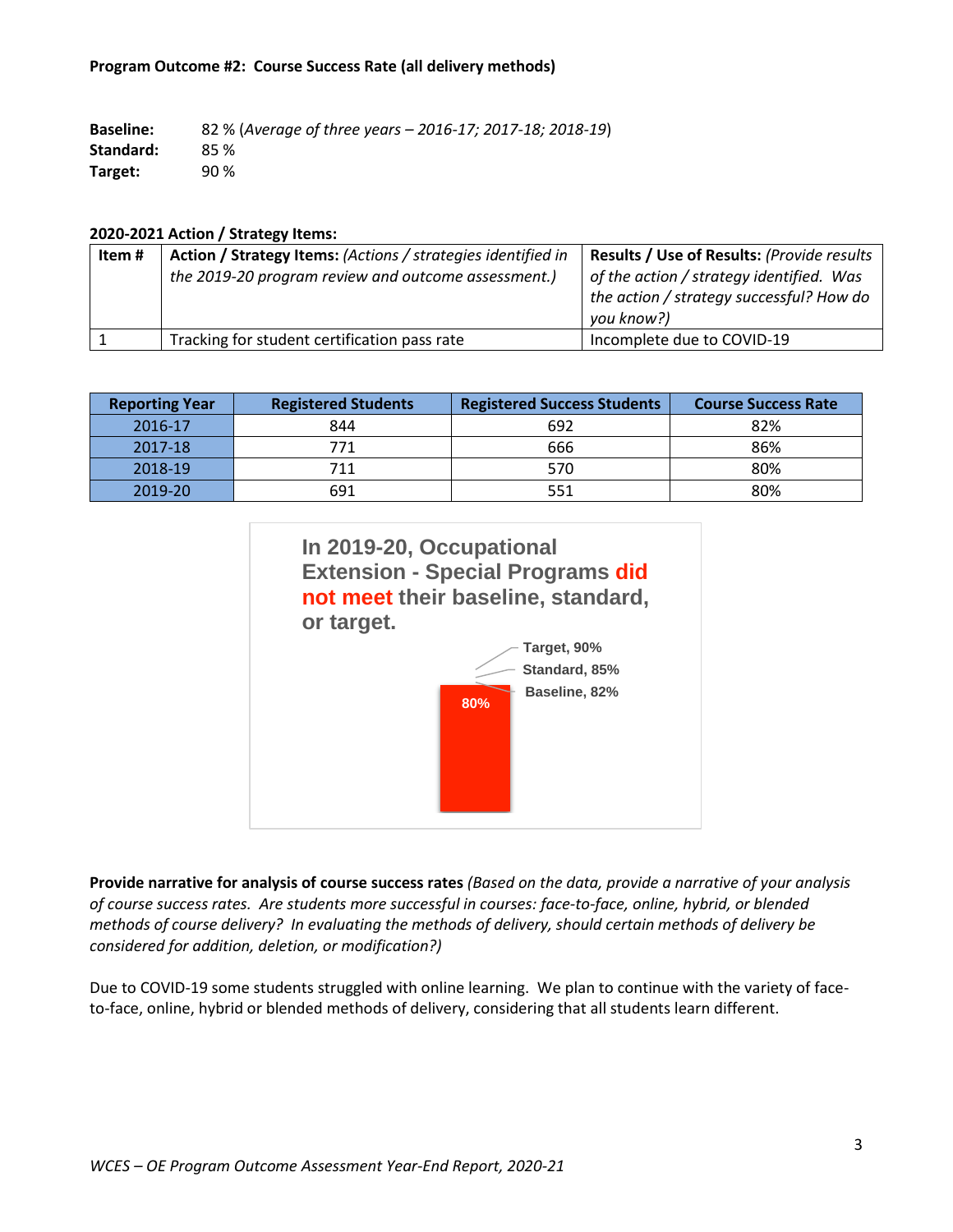**Provide narrative for analysis of course success rates standard/target** *(As a result of the data analysis, indicate changes to the standard or target. Did you meet your standard/target? If so, how do you plan to further increase course success rates?)*

We did not meet our target. We will keep the 90% target. Once the pandemic is allowing for traditional learning to fully continue we will offer more face-to-face class offerings.

## **2021-2022 Action / Strategy Items:**

| <b>Item</b> | Action / Strategy Items (Identify action<br>items as a result of your program<br>outcome assessment.) | <b>Target Date (Identify</b><br>your projected target<br>date for completion | <b>Assessment of Action Items (How will</b><br>you assess the results of action items?)                |
|-------------|-------------------------------------------------------------------------------------------------------|------------------------------------------------------------------------------|--------------------------------------------------------------------------------------------------------|
|             | Create 1-2 certificate programs<br>(Entrepreneur Cert Program/Amend AA<br>Cert Program)               | of action items.)<br>Spring 2022                                             | Review current certificate program<br>offering and revise or update as<br>needed.                      |
|             | Offer more 3 <sup>rd</sup> party credentialing<br>courses                                             | Spring 2022                                                                  | Review current certification and pre-<br>licensing course offerings and revise or<br>update as needed. |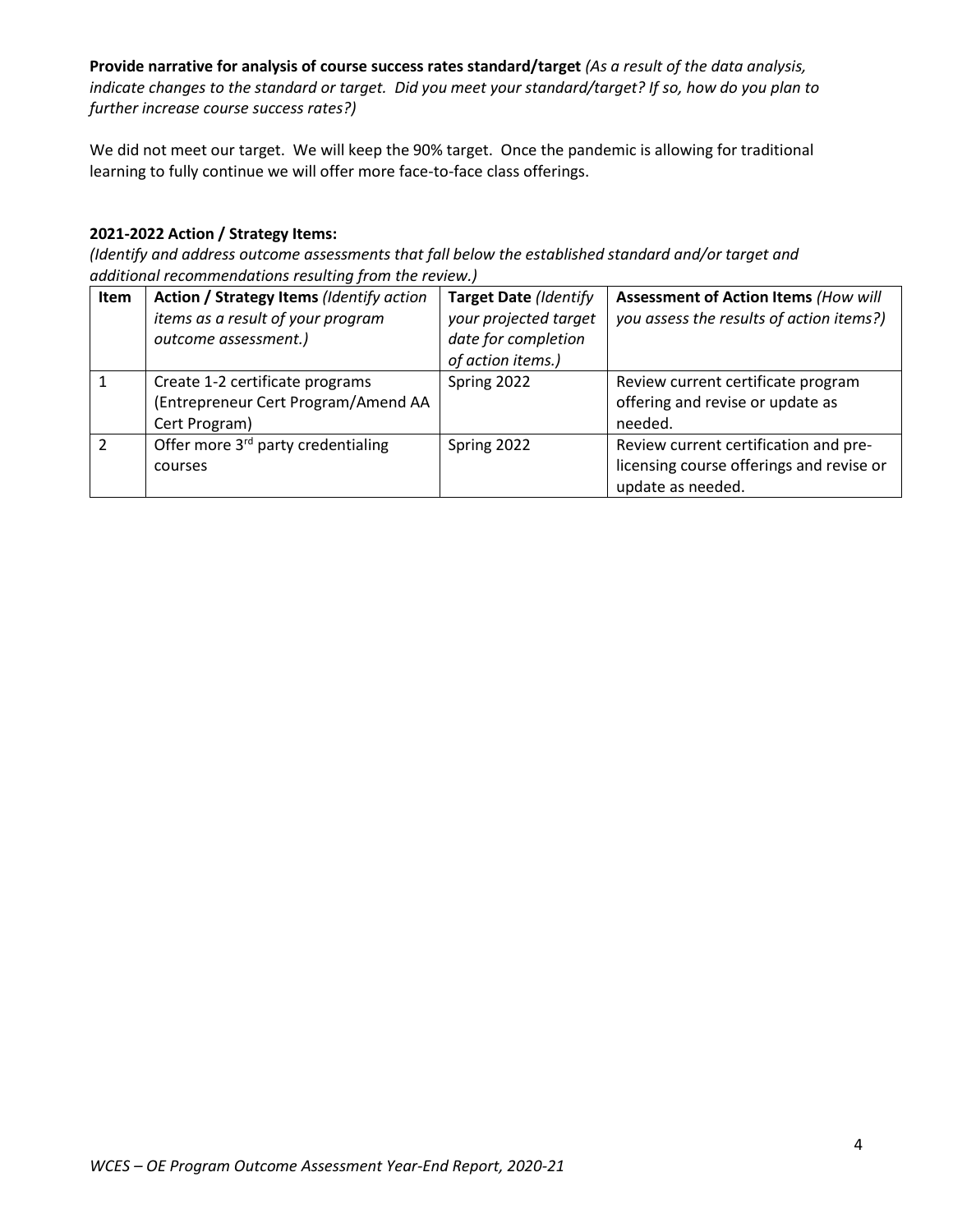**Program Outcome #3: Licensure and Certification Passing Rates (if applicable) (NCCCS Performance Measure)**

*Baselines were set based upon WCC's average college performance of the individual licensure and/or certification exam. Standards and targets were set by the program responsible for the individual licensure and/or certification exam and based on the baseline average performance.*

**Baseline:** 41 % (*Average % passing for three years – 2017, 2018, 2019; Real Estate Exam Performance*) **Standard:** 45 % **Target:** 50 %

## **2020-2021 Action / Strategy Items:**

| Item#                    | Action / Strategy Items: (Actions / strategies identified in<br>the 2019-20 program review and outcome assessment<br>and 2019-20 performance measure year-end report.)                                                  | Results / Use of Results: (Provide results<br>of the action / strategy identified. Was<br>the action / strategy successful? How do<br>you know?)                                                                                        |
|--------------------------|-------------------------------------------------------------------------------------------------------------------------------------------------------------------------------------------------------------------------|-----------------------------------------------------------------------------------------------------------------------------------------------------------------------------------------------------------------------------------------|
|                          | Work with instructors on reviewing class information for<br>certification prep and pre-licensing courses. (Program<br><b>Review and Outcome Assessment)</b>                                                             | Strategy was successful. I met with the<br>instructors that teach certification prep<br>and pre-licensing courses. We revisited<br>the course layout and altered some class<br>times and class topics to better assist<br>the students. |
| $\overline{\phantom{a}}$ | Incorporate additional student quizzes throughout the<br>course to enhance student learning and to track student<br>progress. (Performance Measure Year-End Report)                                                     | We've incorporated pop quizzes (verbal<br>/written/online) to assist with student<br>retaining class information at the<br>beginning of classes.                                                                                        |
| 3                        | Increase class hours from 80 hours to approximately 90<br>hours which gives students more time to study and<br>master class materials and information prior to the final<br>exam. (Performance Measure Year-End Report) | For this particular course we increased<br>class hours to 84 and added the pop<br>quizzes which allowed the students<br>more time.                                                                                                      |

#### **Licensure / Certification Exam – (Real Estate)**

| <b>NCCCS Report</b> | <b>Exam Year</b> | # Tested | # Passed | % Passing | <b>Index Score</b> |
|---------------------|------------------|----------|----------|-----------|--------------------|
| 2016                | 2014-15          |          |          | 0%        |                    |
| 2017                | 2015-16          |          |          | 25%       |                    |
| 2018                | 2016-17          |          |          | 0%        |                    |
| 2019                | 2017-18          |          |          | 100%      | 1.5                |
| 2020                | 2018-19          |          | o        | 67%       | 1.13               |

**Provide narrative for analysis of licensure / certification passing rates data** *(Based on the performance measure data, provide a narrative of your analysis of licensure / certification. Are you satisfied with your program licensure or certification rates? State any changes you plan to make for continuous improvement.)*

Real Estate Sales licensure / certification exam was identified by the NCCCS as an exam to be measured in 2019. At that time, the Planning Council's Performance Measures Licensure and Certification Passing Rate Subcommittee Chair identified a representative from the Workforce Continuing Education Services Special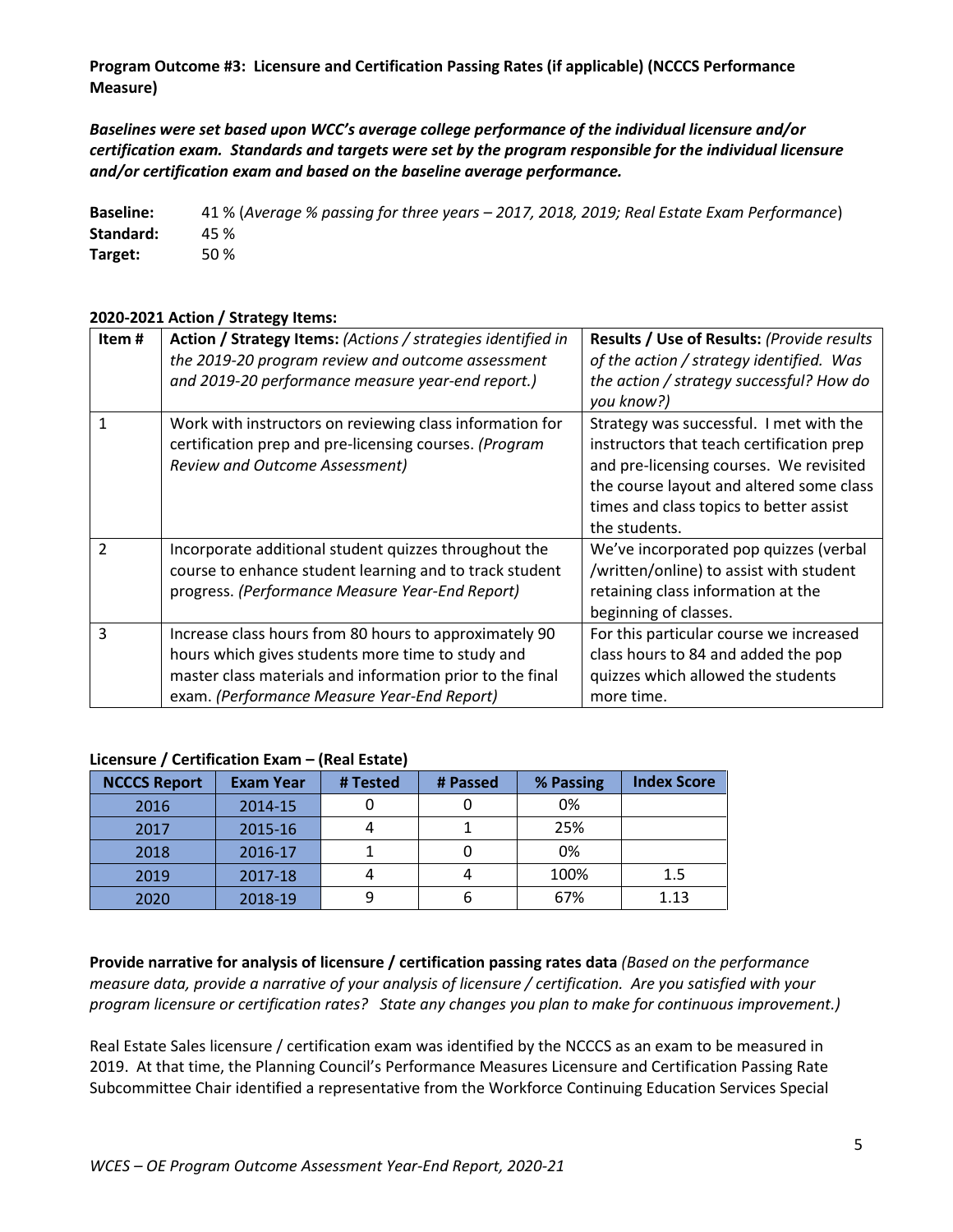Projects Occupational Extension Programs to address the Real Estate Sales measure. No 2019-2020 action/strategy items were identified at that time.

No Changes for the 2019-2020 academic year since this is a new performance measure. The pass rate for this program needs to be reviewed and possibly gain a better insight as to how to improve the overall pass rates for the state certification exam. New action/strategy items were developed for the 2020-2021 academic year.

**Provide narrative for analysis of licensure / certification passing rates standard/target** *(Standards and targets were set by the program responsible for the individual licensure and/or certification exam and based on the baseline average performance.)*

Baselines were set based upon WCC's average college performance of the individual licensure and/or certification exam. Standards and targets were set by the program responsible for the individual licensure and/or certification exam and based on the baseline average performance.

The standard has been set at 45 % and the target at 50% The standard and target were set by the program responsible for the individual licensure and/or certification exam performance.

#### **2021-2022 Action / Strategy Items:**

| <b>Item</b> | <b>Action / Strategy Items (Identify</b> | <b>Target Date (Identify</b> | <b>Assessment of Action Items (How will</b> |
|-------------|------------------------------------------|------------------------------|---------------------------------------------|
|             | action items as a result of your         | your projected target        | you assess the results of action items?)    |
|             | program outcome assessment. The          | date for completion          |                                             |
|             | action items mirror those identified in  | of action items.)            |                                             |
|             | the licensure/certification              |                              |                                             |
|             | performance measure.)                    |                              |                                             |
|             | Exam successful pass reduced to 75%      | Spring 2022                  | Track performance measure                   |
|             | Exam retake: only offered to students    | Spring 2022                  | Track students who qualify for exam         |
|             | who score 70-74% on the final exam       |                              | retake and successfully pass                |